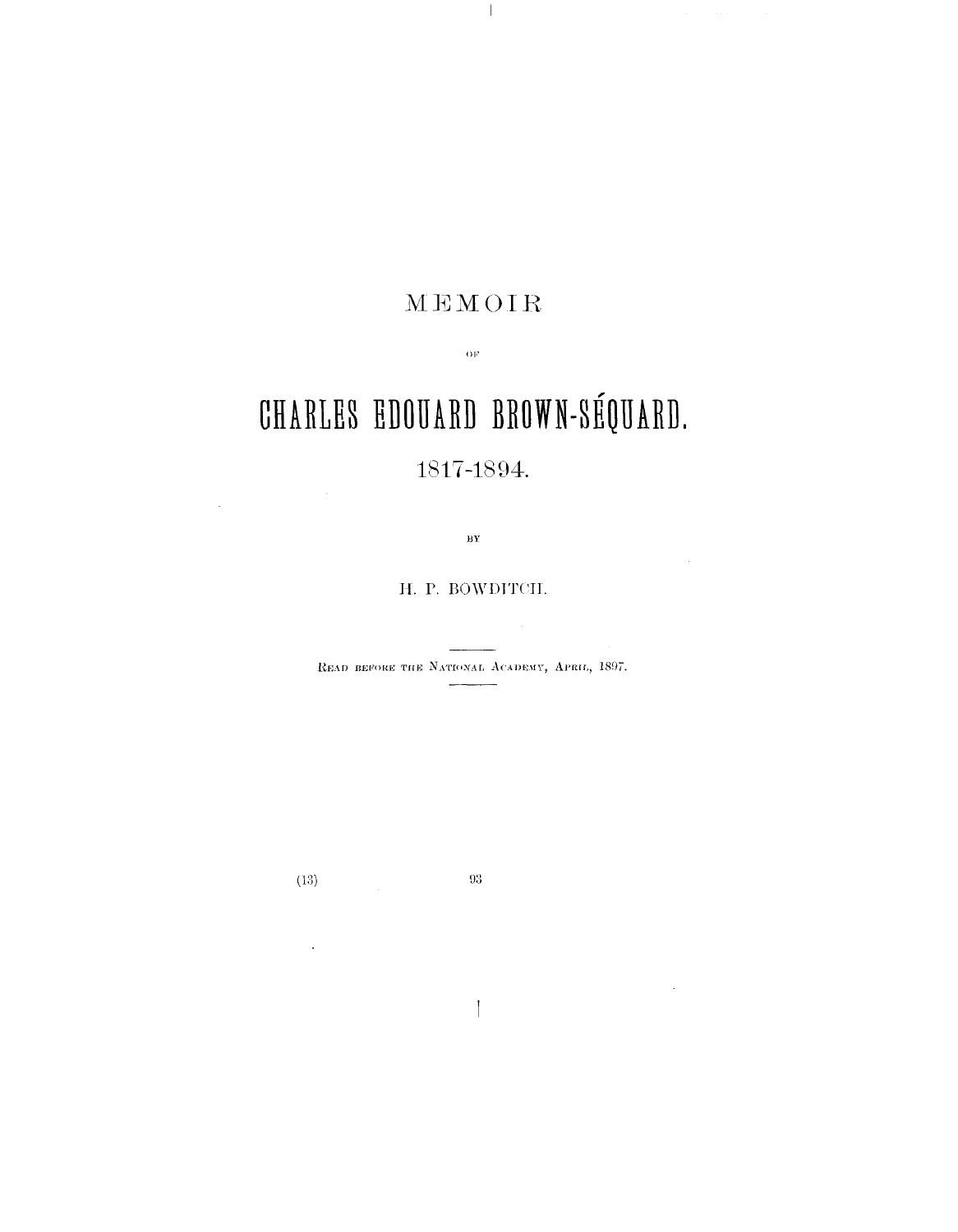### BIOGRAPHICAL MEMOIR OF CHARLES EDOUARD BROWN-SEQUARD.

CHARLES EDOUAED BROWN-SEQUARD was born at Port Louis, Mauritius, on the 8th of April, 1817. He died at Paris on April 2, 1894. He was a posthumous child of a Philadelphia sea captain named Brown and a French lady, born at Mauritius, named Mile. Séquard. Little is known of his early life, except that during his childhood his mother supported herself and him by the work of her needle. At fifteen years of age he was employed as clerk in a large colonial warehouse. During this period of his life he made some excursions into the domain of literature with considerable local success, and when in 1838 he embarked with his mother for France he took with him a manuscript novel and a letter of introduction to Charles Nodier. Nodier discouraged the youthful aspirant for literary honors and advised him to devote himself to a pursuit by which he could earn his living. It is a curious coincidence that Brown-Sequard's illustrious predecessor, Claude Bernard, had a similar experience when, bearing the manuscript of a five-act tragedy, he presented himself before Saint Marc Girardin. It is interesting to speculate whether letters have lost as much as physiology has gained in this change of career of two eminent men of science. Disappointed in his hope of acquiring literary fame, Brown-Séquard devoted himself to the study of medicine, but was much delayed in the prosecution of his studies by a dissecting wound, which interrupted his work for many weeks, and by the death of his mother, to whom he was passionately devoted. This latter event produced such a profound impression upon him that he was for a long time absolutely incapable of work. At this period he began the wandering life which has always been so characteristic of him, and which is without parallel in the life of any scientific man. It was not till 1846 that he obtained the degree of Doctor of Medicine. His thesis was on the physiology of the spinal cord, a subject to which he has always devoted a large amount of attention. Shortly afterward we find him employed in the military

95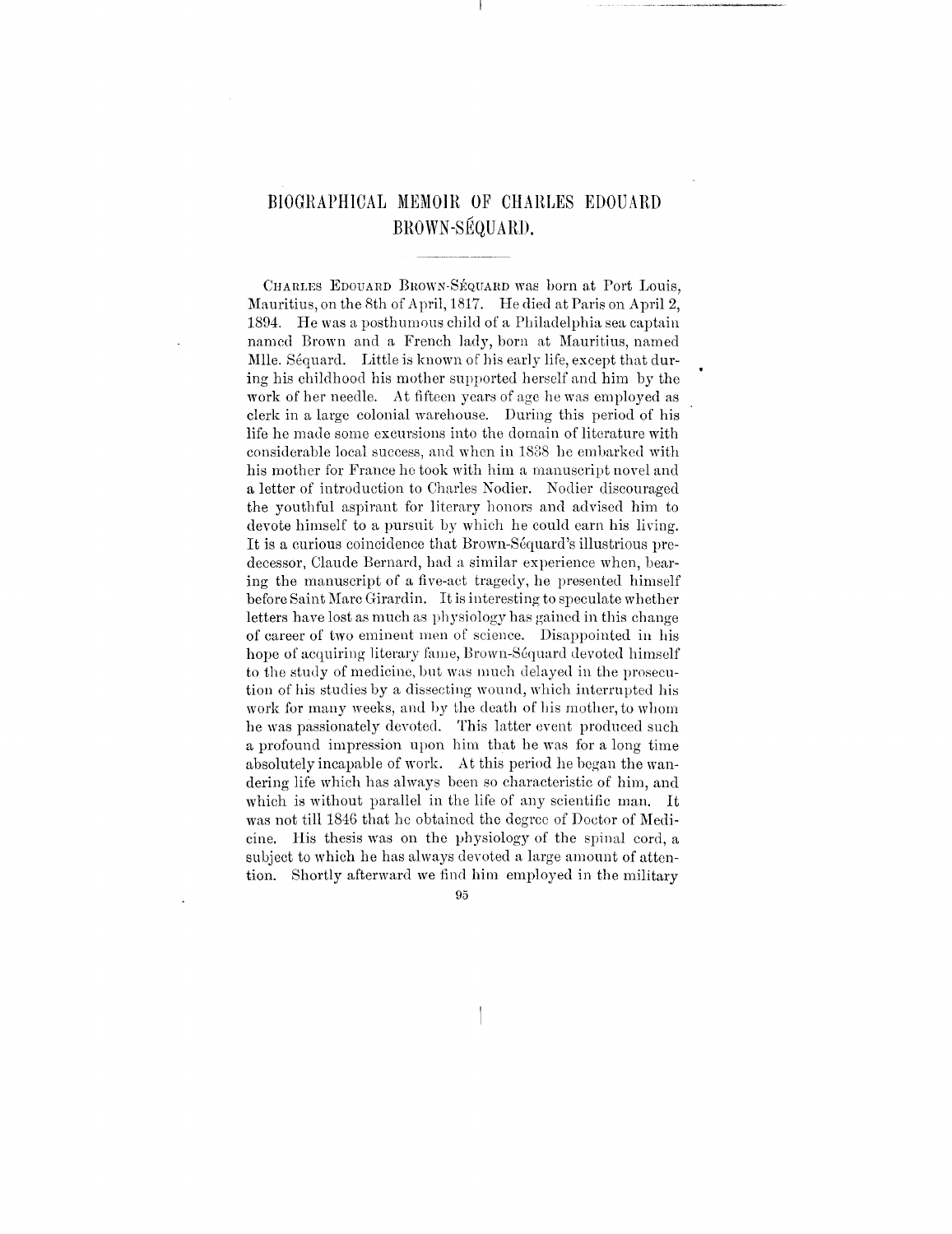hospital of Gros Oaillou during the cholera epidemic of 1849. About this time he became one of the founders of the Société de Biologie.

Having fought for the liberties of the citizens at the time of the coup d'etat of 1852, he naturally feared that he might be molested by the authorities, and he therefore embarked for America in a sailing vessel, trusting that the length of the voyage would afford an opportunity of learning the English language. It is difficult and unnecessary to follow the steps of Brown-Sequard's erratic career for the next sixteen years. Suffice it to say that he was continually crossing the Atlantic ocean, each time apparently hoping to establish a home for himself in the city of his choice. During this period he practiced and taught his profession in Richmond, New York, Boston, Glasgow, Edinburgh, Dublin, London, and Paris. Wherever he lived his ardor for research and study never slackened ; even on his voyages he continued to devote his time to the investigation of the objects around him.

In 1878 he was called upon to succeed Claude Bernard in the chair of experimental medicine of the College de France. From that time until his death he remained in France, active in the prosecution of his chosen science. How great was his activity during this period of his life is amply proved by the pages of the Comptes rendus de la Societe de Biologie and by those of the Archives de Physiologie, in which most of his researches were published.

Although Brown-Sequard was active in nearly all departments of physiology in the course of his lengthy career, his most important work was neurological. Among the problems to the solution of which his work was especially directed may be mentioned : the course of the motor and sensory channels in the spinal cord, the influence of the vaso-constrictor nerves over the blood-vessels, the artificial production of epilepsy and the inheritance of the same. His work upon the so-called " Elixir of life," which was received with so much incredulity by most physicians, gave an important stimulus to the study of the internal secretion of glands, a branch of physiology which gives promise of leading to important advances in therapeutics.

A tireless collector of facts, if his reasoning power had equaled his power of observation he might have done for physiology